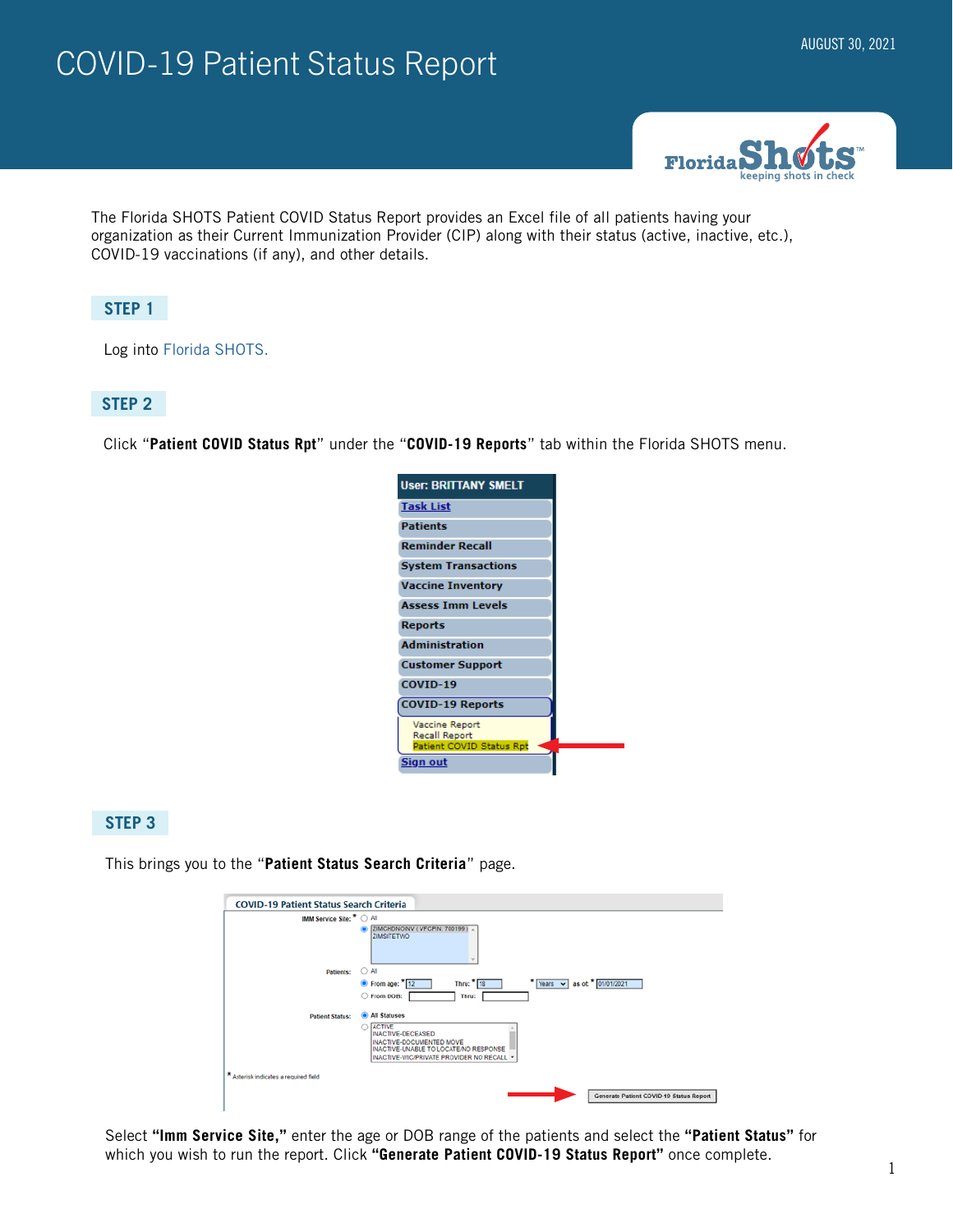**NOTE:** The pop-up below will appear after clicking the button to generate the report. Click **"OK"** to continue.



## **STEP 4**

Click the Excel file to begin reviewing the report.

**NOTE:** If you receive the following Excel pop-up, click **"Yes"** to continue opening the report.

| Microsoft Excel                                                                                                                                                                                                                                      |  |
|------------------------------------------------------------------------------------------------------------------------------------------------------------------------------------------------------------------------------------------------------|--|
| The file format and extension of 'RptCOVID19PatientStatus.20210830.154600.xls' don't match. The file could be corrupted or unsafe. Unless you trust its source, don't open it. Do you want to open it anyway?<br>$\longrightarrow$<br>Yes No<br>Help |  |

|                                                            | AutoSave (OH)                                  |   | <b>□ り く 凸 品 ヴ こ RptCOVID19PatientStatus 20210830.154600.xls - Excel DD Search</b> |            |                   |  |                                             |                        | Smelt, Brittany (SB)                                                              |                                                                     | $\mathbb{E}$ $\mathbb{E}$ $\mathbb{E}$ $\mathbb{E}$ $\mathbb{E}$ $\mathbb{E}$ $\mathbb{E}$ $\mathbb{E}$ $\mathbb{E}$ $\mathbb{E}$ $\mathbb{E}$ $\mathbb{E}$ $\mathbb{E}$ $\mathbb{E}$ $\mathbb{E}$ $\mathbb{E}$ $\mathbb{E}$ $\mathbb{E}$ $\mathbb{E}$ $\mathbb{E}$ $\mathbb{E}$ $\mathbb{E}$ $\mathbb{E}$ $\mathbb{E}$ $\mathbb{$ |
|------------------------------------------------------------|------------------------------------------------|---|------------------------------------------------------------------------------------|------------|-------------------|--|---------------------------------------------|------------------------|-----------------------------------------------------------------------------------|---------------------------------------------------------------------|------------------------------------------------------------------------------------------------------------------------------------------------------------------------------------------------------------------------------------------------------------------------------------------------------------------------------------|
|                                                            | File Home                                      |   | Insert Page Layout Formulas Data Review View Help                                  |            |                   |  |                                             |                        |                                                                                   |                                                                     | d Share □ Comments                                                                                                                                                                                                                                                                                                                 |
|                                                            | Format Painter<br>Clipboard                    |   | [5] Font [5] Alignment [5] Number                                                  |            |                   |  | <b>Executive Styles</b>                     | Cells                  | <b>田田田目 Internet</b> 24<br>$\overline{\mathbf{\diamond}}$ Clear $\sim$<br>Editing | Sort & Find &<br>Filter ~ Select ~<br>the control of the control of | $\boldsymbol{\wedge}$                                                                                                                                                                                                                                                                                                              |
|                                                            |                                                |   | A2 $\bullet$ $\pm$ $\times$ $\checkmark$ $\bar{f}_x$ 7000000159                    |            |                   |  |                                             |                        |                                                                                   |                                                                     |                                                                                                                                                                                                                                                                                                                                    |
|                                                            |                                                |   |                                                                                    |            |                   |  |                                             |                        |                                                                                   |                                                                     |                                                                                                                                                                                                                                                                                                                                    |
|                                                            | $A = 0$                                        | в | 1 State IMM v Patient Last Nam v Patient First Nam v Patient Middle N v DOB v Sex  |            |                   |  | $\mathbf{G}$<br>$\mathbf{F}$ Patient Status | $\mathbf{F}$ Ethnicity | H                                                                                 | $\mathbf{F}$ Race                                                   | $\overline{\phantom{a}}$                                                                                                                                                                                                                                                                                                           |
|                                                            | 7000000159 CHDNOINV                            |   | ABIL                                                                               |            | 07/07/2004 FEMALE |  | <b>ACTIVE</b>                               |                        |                                                                                   |                                                                     | <b>BLACK/AFRIC</b>                                                                                                                                                                                                                                                                                                                 |
|                                                            |                                                |   |                                                                                    |            |                   |  |                                             |                        |                                                                                   |                                                                     |                                                                                                                                                                                                                                                                                                                                    |
|                                                            |                                                |   |                                                                                    |            |                   |  |                                             |                        |                                                                                   |                                                                     |                                                                                                                                                                                                                                                                                                                                    |
|                                                            |                                                |   |                                                                                    |            |                   |  |                                             |                        |                                                                                   |                                                                     |                                                                                                                                                                                                                                                                                                                                    |
|                                                            |                                                |   |                                                                                    |            |                   |  |                                             |                        |                                                                                   |                                                                     |                                                                                                                                                                                                                                                                                                                                    |
|                                                            |                                                |   |                                                                                    |            |                   |  |                                             |                        |                                                                                   |                                                                     |                                                                                                                                                                                                                                                                                                                                    |
|                                                            |                                                |   |                                                                                    |            |                   |  |                                             |                        |                                                                                   |                                                                     |                                                                                                                                                                                                                                                                                                                                    |
|                                                            |                                                |   |                                                                                    |            |                   |  |                                             |                        |                                                                                   |                                                                     |                                                                                                                                                                                                                                                                                                                                    |
|                                                            |                                                |   |                                                                                    |            |                   |  |                                             |                        |                                                                                   |                                                                     |                                                                                                                                                                                                                                                                                                                                    |
|                                                            |                                                |   |                                                                                    |            |                   |  |                                             |                        |                                                                                   |                                                                     |                                                                                                                                                                                                                                                                                                                                    |
|                                                            |                                                |   |                                                                                    |            |                   |  |                                             |                        |                                                                                   |                                                                     |                                                                                                                                                                                                                                                                                                                                    |
|                                                            |                                                |   |                                                                                    |            |                   |  |                                             |                        |                                                                                   |                                                                     |                                                                                                                                                                                                                                                                                                                                    |
|                                                            |                                                |   |                                                                                    |            |                   |  |                                             |                        |                                                                                   |                                                                     |                                                                                                                                                                                                                                                                                                                                    |
|                                                            |                                                |   |                                                                                    |            |                   |  |                                             |                        |                                                                                   |                                                                     |                                                                                                                                                                                                                                                                                                                                    |
|                                                            |                                                |   |                                                                                    |            |                   |  |                                             |                        |                                                                                   |                                                                     |                                                                                                                                                                                                                                                                                                                                    |
| 3 4 5 6 7 8 9 10 11 12 13 14 15 16 17 18 19 20 21 22 23 24 |                                                |   |                                                                                    |            |                   |  |                                             |                        |                                                                                   |                                                                     |                                                                                                                                                                                                                                                                                                                                    |
|                                                            |                                                |   |                                                                                    |            |                   |  |                                             |                        |                                                                                   |                                                                     |                                                                                                                                                                                                                                                                                                                                    |
|                                                            |                                                |   |                                                                                    |            |                   |  |                                             |                        |                                                                                   |                                                                     | $\overline{\phantom{0}}$                                                                                                                                                                                                                                                                                                           |
|                                                            | $\qquad \qquad \mathcal{A} \qquad \mathcal{F}$ |   | <b>COVID-19 Patient Status Rpt</b> Search Criteria                                 | $\circled$ |                   |  | $\frac{1}{2}$                               |                        |                                                                                   |                                                                     | $\overline{E}$                                                                                                                                                                                                                                                                                                                     |